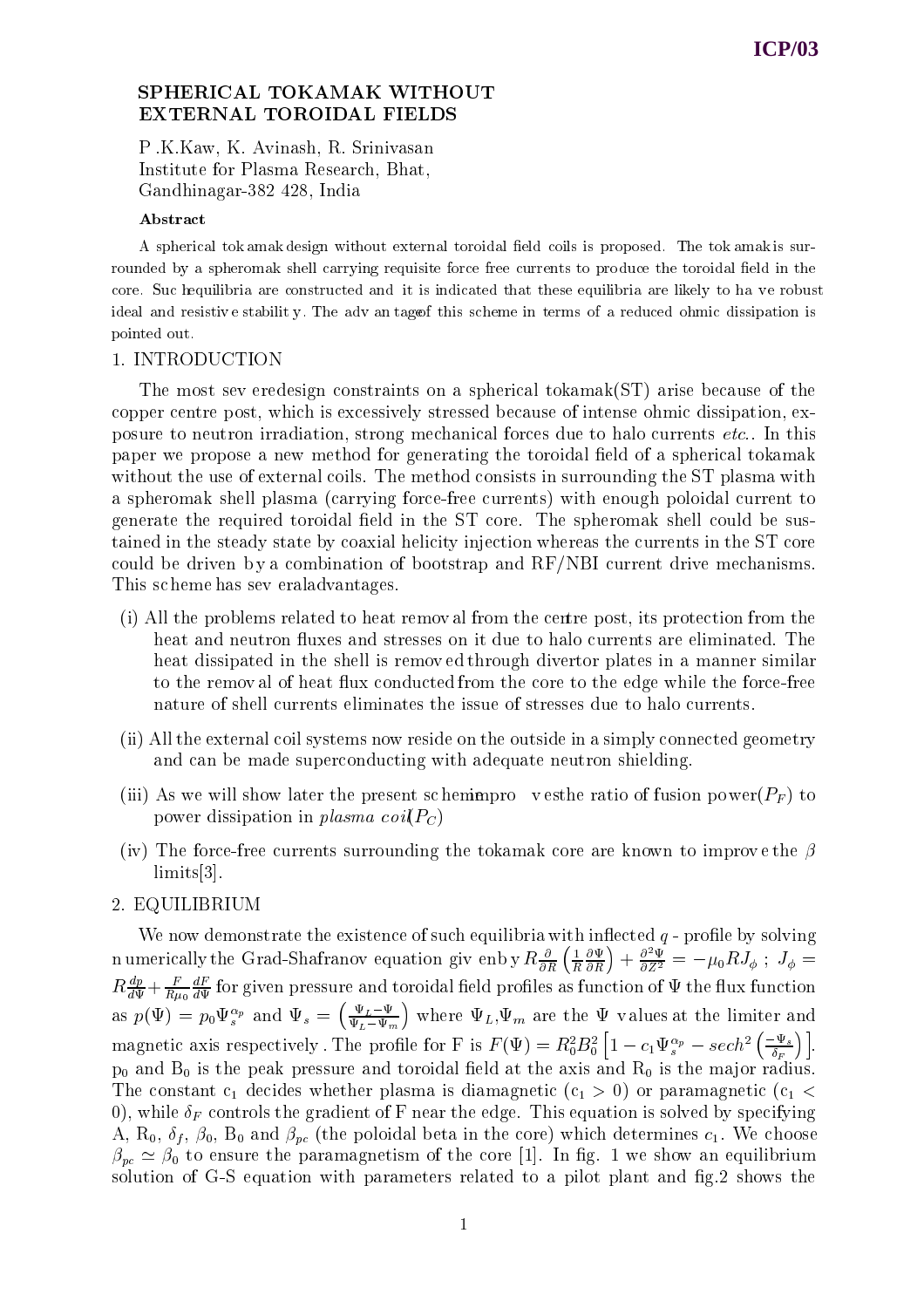## **ICP/03**

equilibrium profiles. This equilibrium is characterised by low  $A \simeq 1.1$  ( $A = R_0/a$  with  $R_0$  and a respectively the major and minor radii), large elongation  $\kappa \leq 2.5$ , an inflected  $q$ -profile and the ratio of core toroidal current to the poloidal shell current is nearly one while the shell thickness is one-third of the core radius. In this solution the core is ST lik e *i.e*, core aspect ratio  $A_T \le 1.5$ , monotonically increasing q and paramagnetic regime with  $\beta_{pc} \simeq \beta$ . In this case, naturally diverted SOL can be clearly seen. 3. STABILITY

The general consensus on low A spherical tokamaks is that natural shaping along with low A effects improve the MHD stability limits on plasma  $\beta$ . In the present scheme this is further lik ely to improv e on account of shell carrying force-free currents[3]. T oget some insight in to the ideal stability of these equilibria we consider the large A regime where an analytic expression for ideal MHD perturbed energy  $\delta W$  can be examined. Normally, a monotonically increasing q-profile with  $q_0 > 1$  is stable to ideal in ternal kinks with  $m = 1$ ,  $n \ge 1$  (*m* and *n* respectively the poloidal and toroidal mode n umbers). In the present case, howev er, the shell in troduces additional kink modes with resonant surfaces in the shell region. The stability of these modes can be examined by an eigenfunction which is <sup>=</sup> 0 <sup>=</sup> constant for <sup>0</sup> <sup>r</sup> rs and <sup>=</sup> <sup>0</sup> for rs <sup>r</sup> <sup>a</sup> where  $\bm{s}$  and the location of the resonant surface. From  $\bm{s}$  and  $\bm{s}$  is a 1, we is 1, we is 1, we is 1, we is 1, we is 1, we is 1, we is 1, we is 1, we is 1, we is 1, we is 1, we is 1, we is 1, we is 1, we is 1, we is giv en b y[4]  $\delta W = \xi_0^2 \int_0^1 \left[ \frac{2k^2 r^2}{s} \left( \frac{dp}{dr} \right) + \frac{k^2 r B_\theta^2 t}{s^2} \right] dr +$  $\left[\frac{rB_\theta^2t}{s^2}\right]dr+\int_{1}^{r_s}\frac{k^2rB_\theta^2t}{s^2}dr$ 11 and 12 and 12 and 12 and 12 and 12 and 12 and 12 and 12 and 12 and 12 and 12 and 12 and 12 and 12 and 12  $\frac{\kappa r_{\text{B}_\theta}r_{\text{B}_\theta}}{s^2}dr$  with  $s = (1 + k^2r^2)$  and  $\iota = (1 - nq)(\kappa)r - 1 - nq(\mathfrak{z} + \kappa)r)$ , where contribution due to shell region between  $1 \leq r \leq r_s$  is written explicitly and  $k = -n/R_0$ . We first discuss the stability neglecting pressure. The most unstable modes he in the range  $\kappa^+ r^- \leq 1$  and since ( $nq = 1$ )  $\geq 0$  in  $0 \leq r \leq r_s$ , all these modes are stable [fig. 3]. The stabilising contribution due to shell giv en by second integral can be clearly seen. This is an interesting result which shows that by eliminating the field rev ersal region normally present in rev ersefield pinches $(RFP)$ , we have eliminated in ternal kinks in this region [5]. In RFP these modes impose a very stringent condition on the position of the conducting wall. A finite pressure gradient will tend to destabilise these modes and limit the  $\beta_p$  in the core. F orlarge aspect ratio, this  $\Omega$  is roughly provided to the next discussion of  $\Omega$  model, for which toroidal extension of which toroidal extension of  $\Omega$ are important. In this case  $\delta W = \frac{3r_s^4}{R_0^2}(1-q_0)\left(\frac{13}{144}-\beta_p^2\right)+\delta W_s$  where the first term is contribution from the core region derived by Bussac *et al.*[6] and  $\delta W_s$  is the cotribution from the shell. The detailed calculation of  $\delta W_s$  is beyond the scope of this paper, howev er we note that if  $q_0 > 1$ , then  $m = n = 1$  kink is stable for arbitrary large  $\beta_p > \sqrt{\frac{13}{144}}$ , provided there is no additional destabilisation from the shell. Such a destabilisation is unlikely to happen for two reasons; first since shell is cold, there is no destabilisation due to pressure; second, since shell is able to relax to force free configuration quickly, there is no free energy due to current gradients. Thus if  $q_0 > 1$ , ideal  $m = n = 1$  kink continues to be stable for large  $\beta_n$ . T urning next to the case of external kinks we note that with  $q_0 > 1$ , the only possible external kinks are  $n = 1, m > q_{max}$  [fig. 3]. In ST regime, because of natural elongation  $q_{max}$  can be as high as 15 to 20. Thus only possible external kinks are  $m \gg 1$ ,  $n = 1$ . As is known[4,7], such high m kinks are localised, have small growth rates and hence are not prohibitive for  $\beta$  limits. This removal of external kink constraint, as can be seen is solely due to the shell. In normal tokamaks with  $q_0 > 1$ , low m external kinks with gross radial structure determine the Tro y on limit on plasma $\beta$ . In the present case, because of the shell, these modes hav e become stable in ternal kinks with resonant surface within the plasma. On the other hand the  $n \to \infty$  ballooning stability of the core is unlikely to be seriously affected by the shell which is cold. Thus the  $\beta$  limit in these equilibria will be determined by  $n \to \infty$  ballooning stability of the core. This is a definite advantage as  $\beta$  limits due to ballooning modes are generally soft and less restrictive. The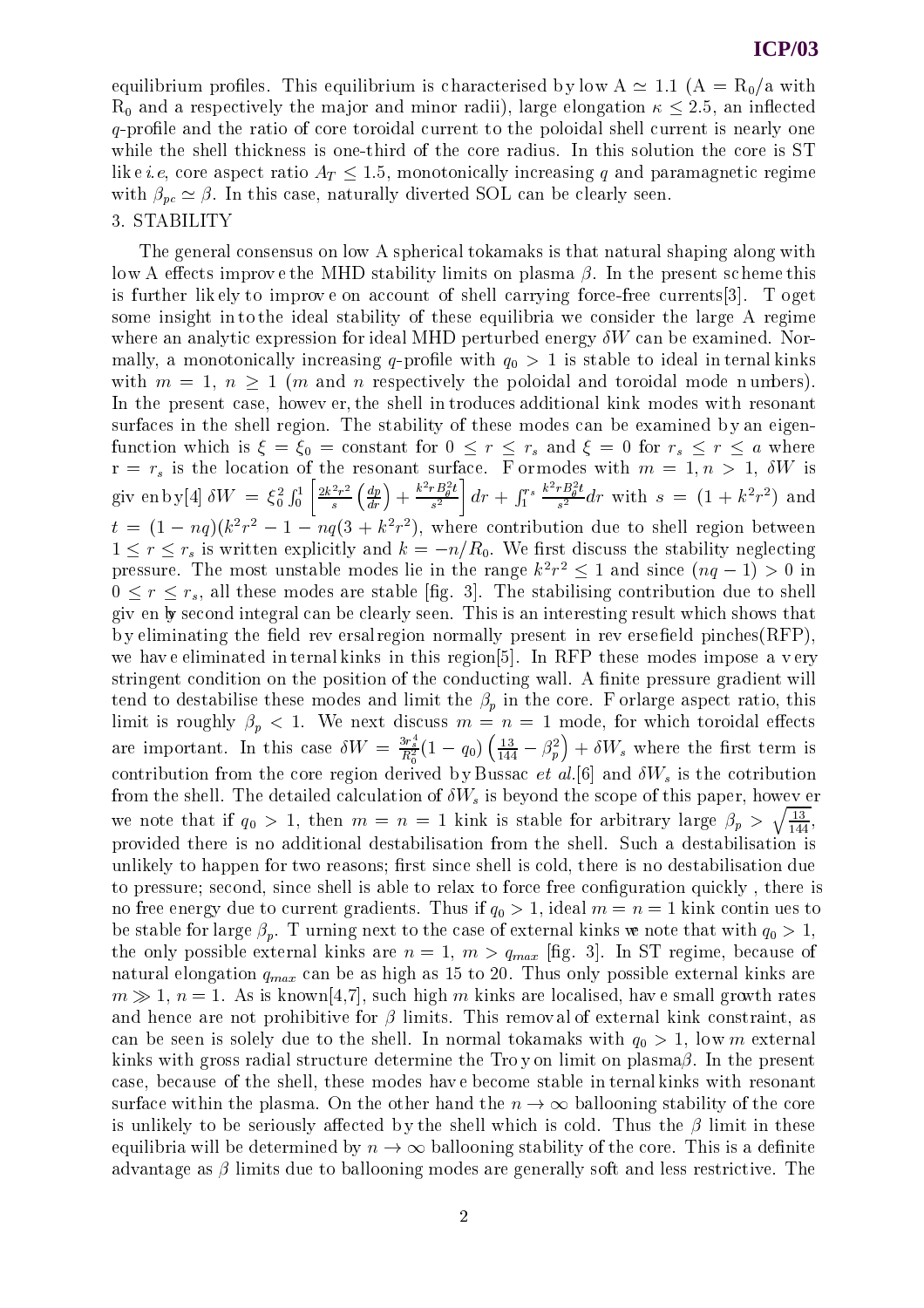localised Mercier in terc hangemodes are stable because in the tokamak core  $q_0 > 1$  while in part of the shell where  $q < 1$ , the plasma is pressure less[8]. We now turn to resistive MHD and kinetic stability of these equilibria. Recent experiments on START have shown that the major disruption even tswhich are generally related to  $m = 1, 2, 3$  resistive tearing modes are remarkably absent in the ST regime. Preliminary theoretical studies [9] have shown that the saturated island width around  $q = 3/2$  and  $q = 2$  surfaces decreases strongly with the decrease of A. F urthermore, for  $m = n = 1$  modes, the results show a ten-fold increase in the reconnection time in the  $A \leq 1.5$  regime. With the inflected  $q$ -profile of our configuration, we may expect some double tearing modes; however, as they are similar in character to  $m = n = 1$  modes (when the two resonant surfaces are close to each other) we expect them to be stabilised in the lo w A regime. The kinetic stability in a lo w A regime is robust for two reasons. First, reduction in orbit a v eraged bad curvature instability drive and second reduction in the trapped particle fraction due to omnigeneity and magnetic well in the outboard region. The tilt and shift modes can be stabilised by external coils.

## 4. PRODUCTION AND SUSTENANCE

Next, we briefly discuss how such equilibria can be produced and sustained experimentally. One way of producing the desirable configuration would be to start with a spheromak and to simultaneously *increase* the pressure and de cr east the toroidal current density in the central core region by a combination of neutral beam heating and/or RF current drive methods. The q in the central region can thus be lifted to tokamak like values and shaped by current profile control; note that this is possible only while the plasma is still resistive. As the plasma  $\beta$  becomes significant, the current in the core can be predominantly maintained by bootstrap effects. The maintainance of the external spheromak lik e region can be ensured b y a steady co-axial helicity injection in the periphery[10]. Recent experiments on HIT hav e successfully demonstrated tokamak startup and sustainment phases in low A spherical tokamaks. Typically currents upto  $\sim$ 200 kA in the core was sustained for  $\sim 10$  ms in a configuration of A = 1.2,  $\kappa = 2$ . As stated earlier toroidally rotating  $n = 1$  perturbations were observed which are thought to be responsible for in ward flux diffusion. Extrapolation of this method to reactor regimes have been recently projected.

## 5. OHMIC DISSIPATION

We finally discuss the issue of ohmic dissipation( $P<sub>C</sub>$ ) in the 'TF Coil'. The ratio of fusion power to ohmic dissipation power for an ST reactor (PF /PC ) is given b y[2]  $G = \frac{P_F}{P_C} = \frac{(0.88\lambda)\pi - (0.2)}{\eta_C} \left[ \frac{0.304\lambda}{2} \right]$  $\sim$  contracts to the contract of the contract of the contract of the contract of the contract of the contract of the contract of the contract of the contract of the contract of the contract of the contract of the contrac  $\left[\frac{0.36(1+\kappa^2)}{2\beta_p}\right]^2 \frac{R_c^* J_C^2 (A-1)^2}{A^2} \left[1-\frac{\delta}{a}\right]$  where  $\eta_C$ where  $\alpha$  is the resistivity of the resistivity of the resistivity of the resistivity of the resistivity of the resistivity of the resistivity of the resistivity of the resistivity of the resistivity of the resistivity o  $c = c \cdot \frac{1}{\sqrt{2}}$  is the term is its thickness given by  $\frac{1}{\sqrt{2}}$  . The term is to take  $\frac{1}{\sqrt{2}}$  , the term is to take  $\frac{1}{\sqrt{2}}$  , the term is to take  $\frac{1}{\sqrt{2}}$  , the term is to take  $\frac{1}{\sqrt{2}}$  , the term i account the width of SOL and shielding which may be needed to protect the copper centre post from the core fluxes. F or usual  $ST,\delta/a$  can be taken to be  $\simeq 0.1$  while in the present sc heme = 0 as the plasma shell is in contact with the core. The increase in the gain G is given by  $\frac{G(\delta=0)}{G(\delta=0.1)}=\frac{1}{\lambda}\left(\frac{R_0-R_C}{R_0-R_C-\delta}\right)^{\delta}$ . Thus with the present scheme ohmic dissipation can be reduced by a factor of two, if  $C$  for plasma shell is taken to be the same as that of the same as that of the same as that of the same as that of the same as that of the same as that of the same as that of the same as copper.

T osummarise, we have proposed a novel compact magnetic confinement configuration of the spherical tokamak type in which the toroidal field in the tokamak core is provided b y a current carrying spheromak shell. This coupled compact conguration combines the attractive stability features of force-free currents in spheromaks with excellen t confinement properties of the tokamak like core and eliminates a number of complex design issues related to the excessively dissipative centre post in conv en tionalspherical